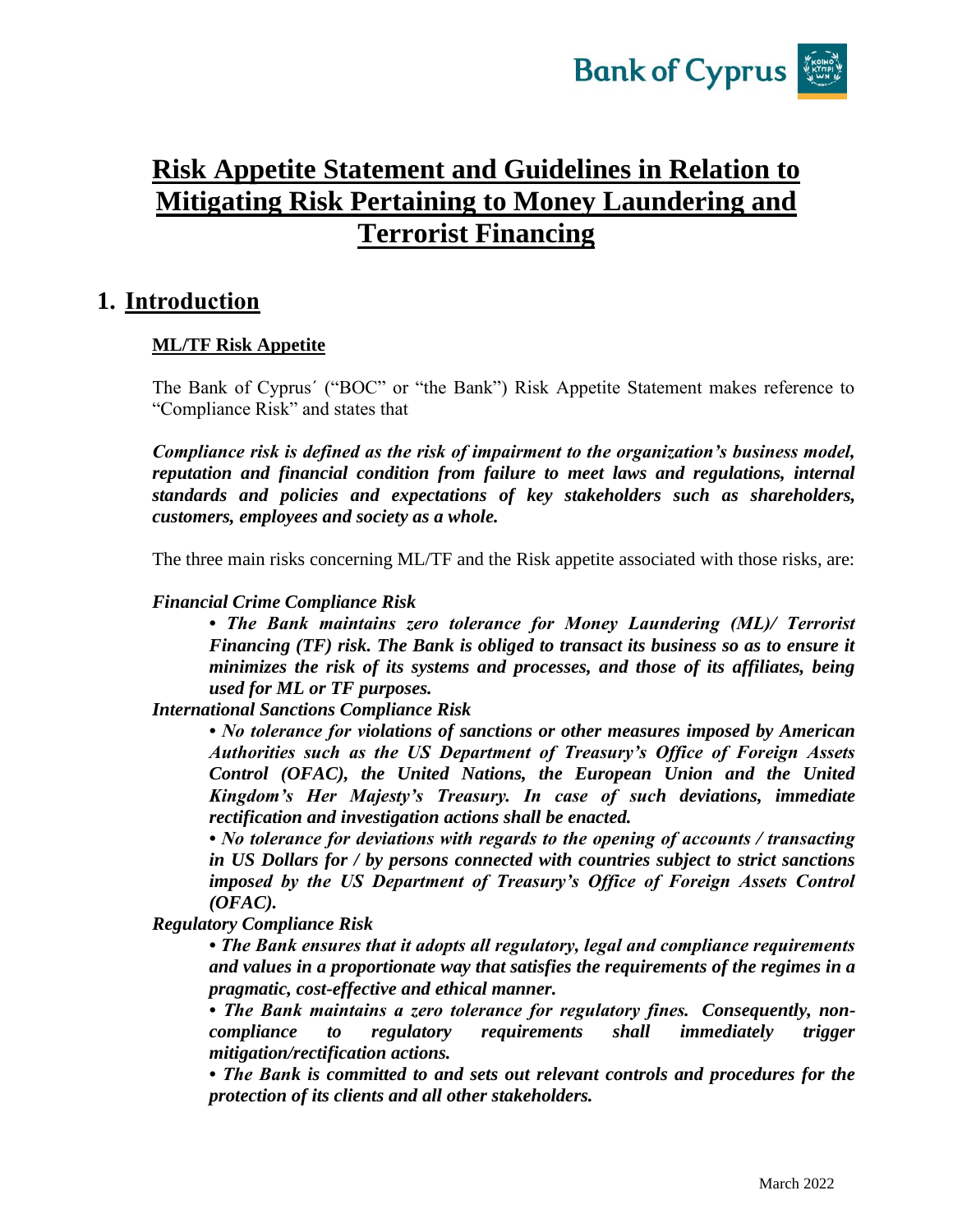

This document provides a framework for executive management and the Board of Directors to more clearly define our approach and tolerances in this regard.

#### **Regulatory Framework and Best Practices**

*BOC's Group primary focus with respect to AML is to operate in countries that are members of the Financial Action Task Force<sup>1</sup> ("FATF") or Moneyval. Cyprus, its primary market and, through its membership in the EU, has enacted laws and regulations designed to implement the Anti Money Laundering* **(***AML) /Combating Terrorist Financing ("CTF") guidelines of both FATF and the EU.* 

*BOC has implemented an AML/CTF and Sanctions program that is designed to comply*  with the Cyprus AML Law 188(I) 2007 (as subsequently amended) and the 5th issue of *Central Bank of Cyprus (CBC) AML Directive as a minimum standard, as well as Law 58 (I) of 2016 and the Directive issued in 2020 by CBC for Compliance with the provisions of UN Security Council Resolutions and the decisions/regulations of the Council of the European Union. It has also relied on the Wolfsberg*2 *AML principles, as well as the Wolfsberg statement concerning terrorist financing.*

BOC has developed a global framework of policies, guidelines, processes and controls in relation to AML & CTF / Sanctions & Embargoes which are applicable across the Group.

BOC ensures that its owned subsidiaries apply AML/CTF measures consistent with Bank of Cyprus PLC requirements and Risk Models. Where there is conflict between local regulatory requirements and BOC's FATF and EU compliant Rules and Laws, the stricter rules will apply.

<sup>&</sup>lt;sup>1</sup> FATF is the global standard setting body for anti-money laundering and combating terrorism financing.

<sup>&</sup>lt;sup>2</sup> The Wolfsberg Group is an association of eleven global banks, which aims to develop financial services industry standards, and related products, for Know Your Customer, Anti-Money Laundering and Counter Terrorist Financing policies.